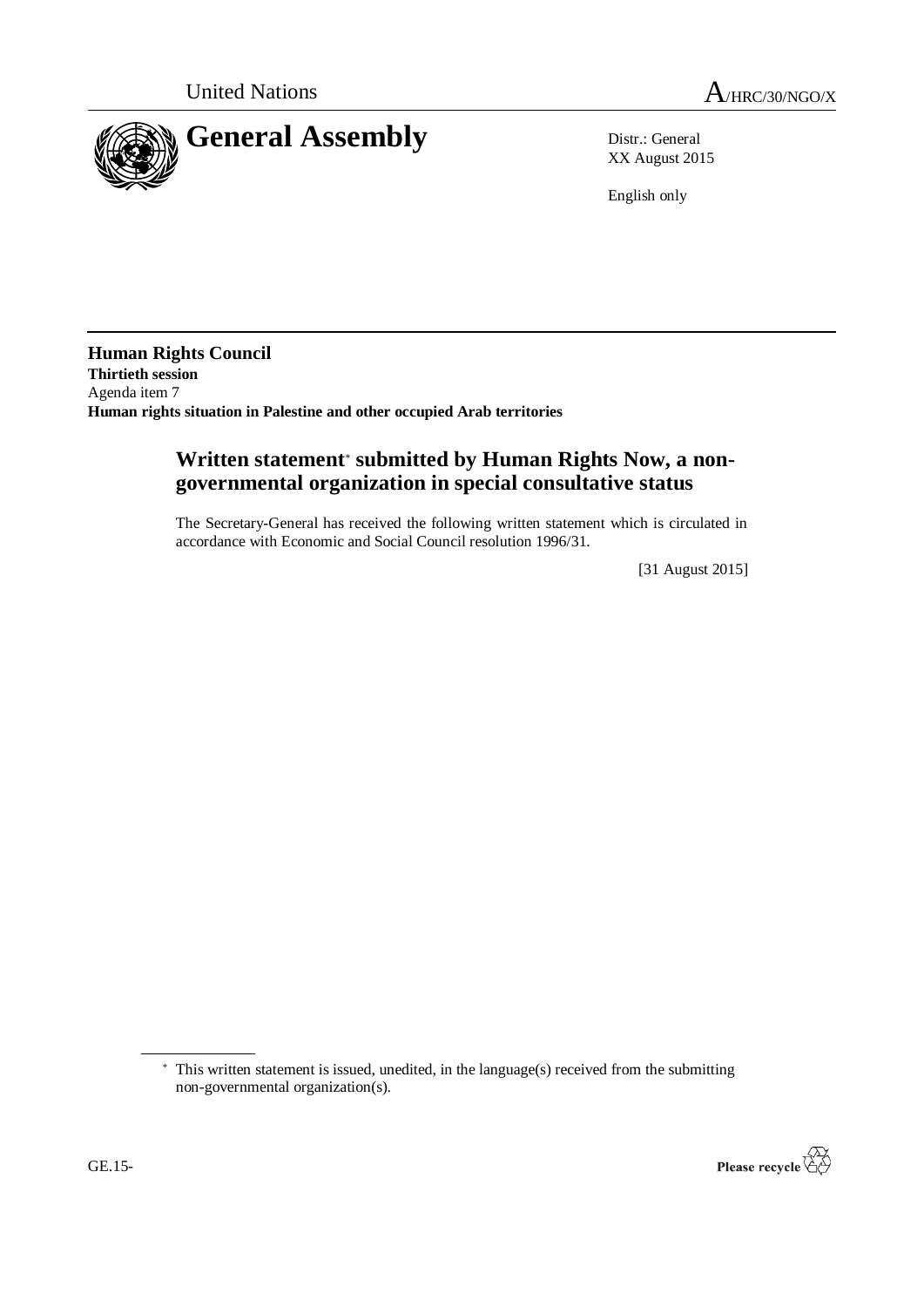# **The International Community Must Make all Effort to End the Impunity and Humanitarian Crisis in Gaza**

### 1. Introduction

Human Rights Now (HRN), a Tokyo-based international human rights NGO, welcomes the work of the United Nations Independent Commission of Inquiry on the 2014 Gaza Conflict (hereinafter "the Commission") and supports the Commission's findings and recommendations stated in its report of 14 June 2015. In particular, we call on the international community to face up to the indiscriminate attacks against the people of Gaza as a consequence of the conflict, which have killed thousands of civilians.

Further, during the Gaza Conflict, Israel targeted critical infrastructure such as medical facilities, schools, and electricity delivery. The attacks and the continuing blockade of the Gaza Strip have caused devastating impacts on a wide range of fundamental human rights and should be recognized as serious human rights violations. The international community should take immediate action to end abuses of the Palestinian people's fundamental human rights.

### 2. Indiscriminate Attacks against People in Gaza

In its report, the Commission concluded that in the Gaza conflict serious violations of international humanitarian and human rights had been committed by both parties, some of which may constitute war crimes.<sup>1</sup> As it found, 1462 Palestine civilians, including 299 women and 551 children, were killed by the Israeli Military.<sup>2</sup>

The Commission suggested that "the attacks of the Israel Defense Forces on residential buildings; the use of artillery and other explosive weapons … in populated areas; [and] the destruction of entire neighborhoods" raise serious questions as to whether Israel's military policy violates the laws of war.<sup>3</sup> Moreover, the Commission's findings regarding a series of Israeli attacks on UNRWA (United Nations Relief and Works Agency for Palestine Refugees) schools sheltering civilians show persistent patterns of alleged war crimes.<sup>4</sup>

We echo the Commission's assessment that "[t]hose responsible for suspected violations of international law at all levels of the political and military establishments must be brought to justice."<sup>5</sup> The prevailing impunity for alleged crimes in Gaza and the West Bank by Israeli forces, as well as Israel's persistent failure to implement the recommendations made by the UN mechanism, significantly contribute to a recurrence of gross human rights violations against the Palestinian people. To date, the investigations implemented by Israel's Government have been far from

<sup>&</sup>lt;sup>1</sup> Para 668, Report of the detailed findings of the independent commission of inquiry established pursuant to Human Rights Council Resolution S-21/1 (A/HRC/29/CRP.4)

<sup>2</sup> Para 574, Report of the detailed findings of the independent commission of inquiry established pursuant to Human Rights Council Resolution S-21/1 (A/HRC/29/CRP.4)

<sup>3</sup> Para 671, Report of the detailed findings of the independent commission of inquiry established pursuant to Human Rights Council Resolution S-21/1 (A/HRC/29/CRP.4).

<sup>4</sup> Para 446, Report of the detailed findings of the independent commission of inquiry established pursuant to Human Rights Council Resolution S-21/1 (A/HRC/29/CRP.4)

<sup>5</sup> Para 664, Report of the detailed findings of the independent commission of inquiry established pursuant to Human Rights Council Resolution S-21/1 (A/HRC/29/CRP.4)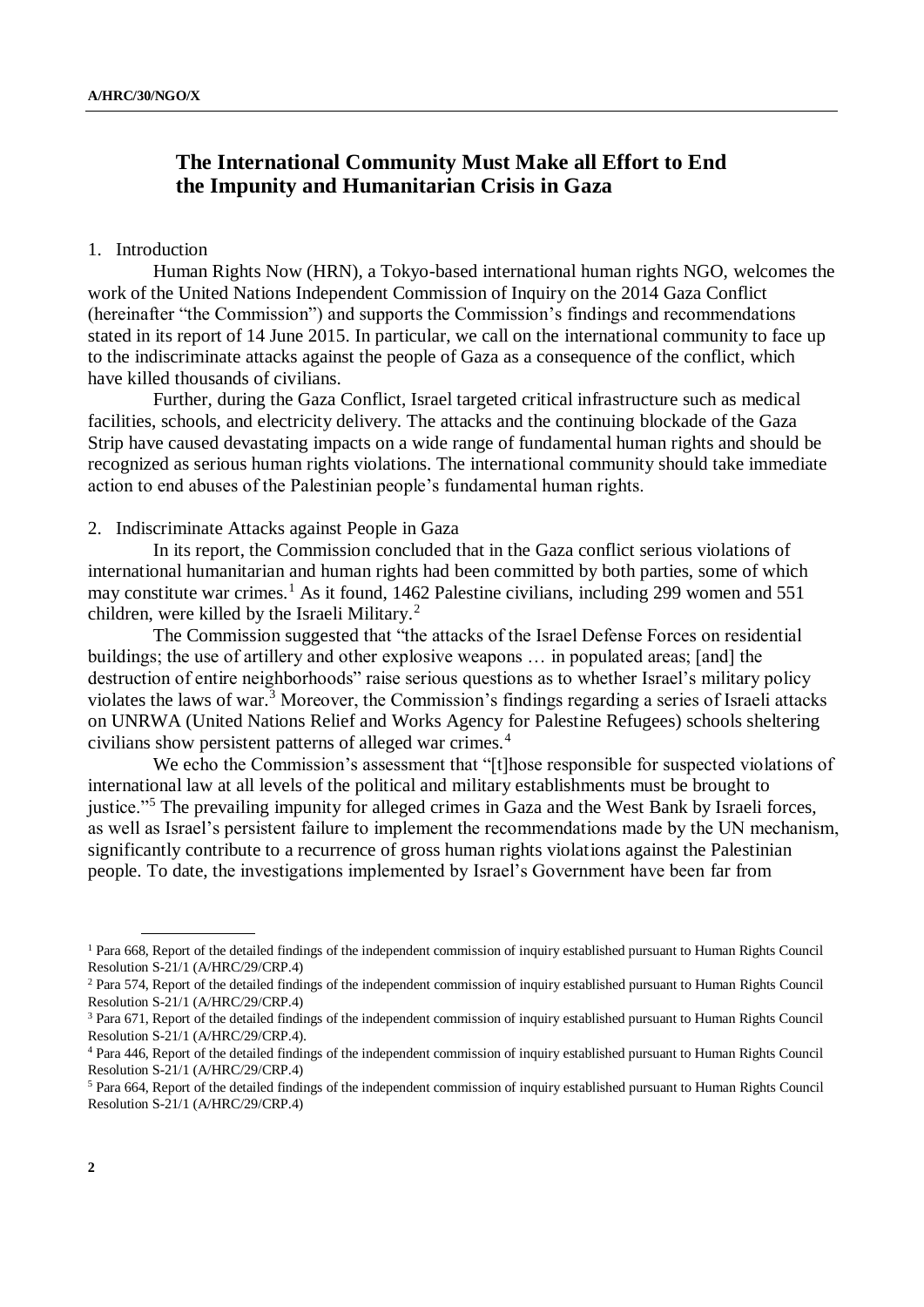satisfactory. The international community must take all effective measures to put an end to impunity, injustice and further recurrence.

On the other hand, those Palestinians responsible for suspected violations of international law also need to be investigated. Six Israeli civilians, including one child, were killed by the indiscriminate attacks of Palestinian armed groups during the conflict.<sup>6</sup>

The ICC prosecutor should accelerate the ongoing preliminary examination of the alleged crimes committed during the Gaza Conflict and start the criminal investigations of those crimes immediately. Both the Israeli and Palestinian governments should fully cooperate with the ICC's investigation, and the international community should also support this accountability mechanism.

#### 3. Incalculable Delays in Reconstruction

Alongside the high number of civilian fatalities, the damage caused by the destruction of civilian infrastructure stemming from the attacks in the Gaza conflict is enormously high and estimated to be around 1.4 billion dollars.<sup>7</sup>

18,000 housing units in Gaza were destroyed or damaged.<sup>8</sup> Water and sanitation facilities in Gaza were heavily affected by the escalation of violence with 63 water facilities damaged and 23 completely destroyed.<sup>9</sup> These deficits were exacerbated by the partial or total destruction of 209 schools caused by the attacks on Gaza.<sup>10</sup> Finally, 15 hospitals and 51 primary health care clinics were damaged and one hospital and 5 clinics completely destroyed, alongside with the incapacitation of tens of ambulances and the decimation of health care personnel.<sup>11</sup> This destruction of critical infrastructure strongly impacts the enjoyment of a wide range of human rights such as the rights to security, sanitation, health, privacy and family life.

Since the Gaza conflict, humanitarian organizations and international donors have supported the reconstruction of Gaza and provided financial aid. Further, at the Cairo Gaza Reconstruction Conference in October 2014, Palestine, Israel and the UN established a mechanism to facilitate the entry of construction material.<sup>12</sup> However, these efforts aimed at facilitating reconstruction have been too slow and lamentably inadequate to address the immense needs in Gaza. Approximately 100,000 people remain internally displaced; 120,000 people are disconnected from the water supply; and 73 percent of the population suffers from food insecurity.<sup>13</sup>

This is mainly because of Israel's blockade on Gaza, which prevents essential construction material from reaching the people in need.

<sup>6</sup> Press release, Humanitarian coordinator calls for an accelerated recovery effort for the Gaza Strip one year after the 2014 hostilities, at: http://www.ochaopt.org/documents/press\_release\_7-7-2015.pdf

 $<sup>7</sup>$  Press release, Humanitarian coordinator calls for an accelerated recovery effort for the Gaza Strip one year after the 2014 hostilities,</sup> 7 July 2015

<sup>8</sup> Para 576, Report of the detailed findings of the independent commission of inquiry established pursuant to Human Rights Council Resolution S-21/1 (A/HRC/29/CRP.4)

<sup>9</sup> Para 61, Report of the United Nations High Commissioner for Human Rights on the implementation of Human Rights Council resolution S-9/1 and S-12/1 (A/HRC/28/80/Add.1)

 $10$ Para 585, Report of the detailed findings of the independent commission of inquiry established pursuant to Human Rights Council Resolution S-21/1 (A/HRC/29/CRP.4)

<sup>&</sup>lt;sup>11</sup> Para 591, Report of the detailed findings of the independent commission of inquiry established pursuant to Human Rights Council Resolution S-21/1 (A/HRC/29/CRP.4).

<sup>12</sup> UN Daily News, at: http://www.un.org/News/dh/pdf/english/2015/07072015.pdf

<sup>&</sup>lt;sup>13</sup> Press release, Humanitarian coordinator calls for an accelerated recovery effort for the Gaza Strip one year after the 2014 hostilities, at: http://www.ochaopt.org/documents/press\_release\_7-7-2015.pdf